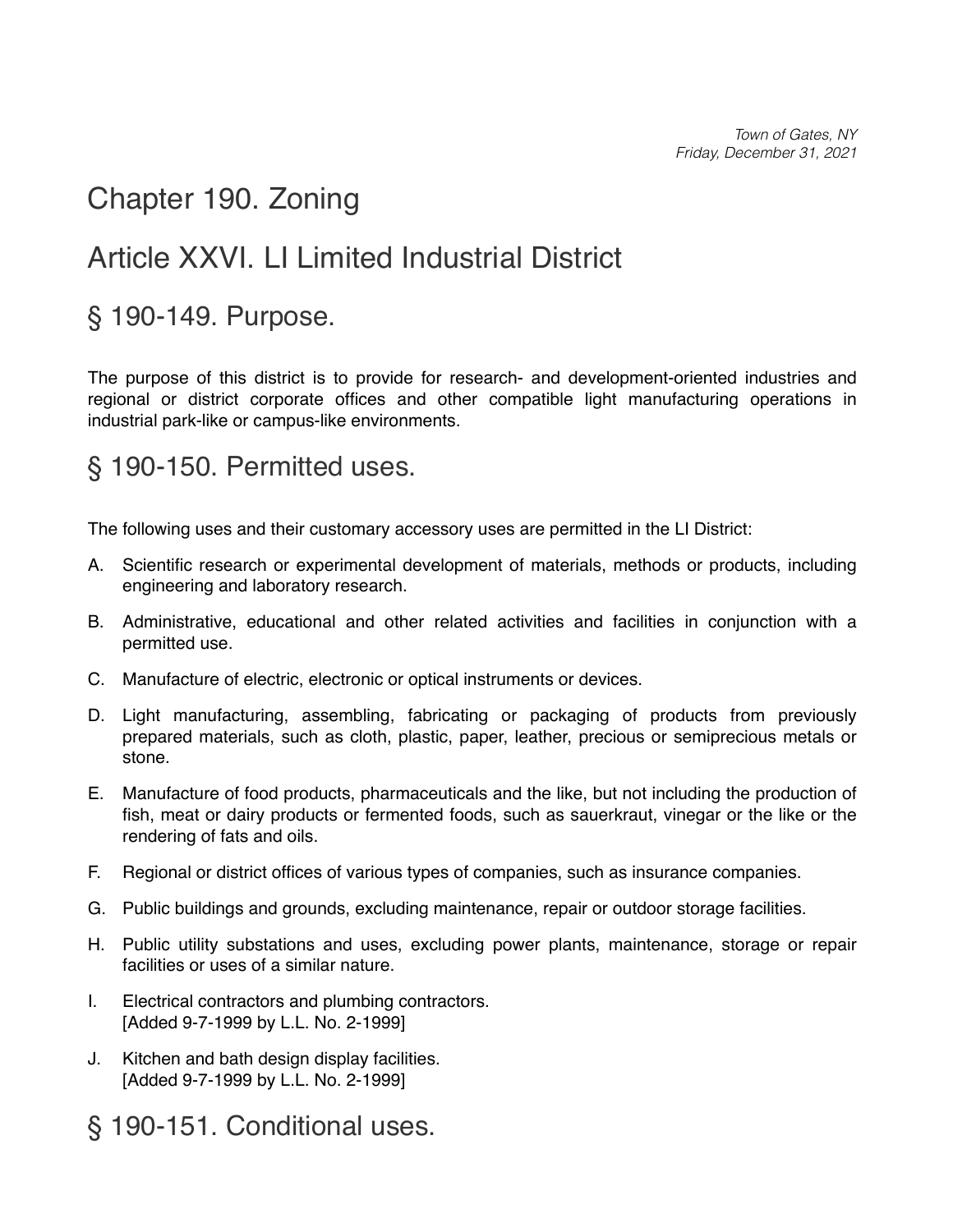- [A.](https://ecode360.com/print/12243907#12243907)  Any use of a similar nature but not specifically listed in § **[190-150](https://ecode360.com/print/12243895#12243895)** may apply for a conditional use permit, subject to approval of the Town Board.
- [B.](https://ecode360.com/print/12243908#12243908)  Warehouses and storage facilities. [Added 9-7-1999 by L.L. No. 2-1999]

## <span id="page-1-0"></span>[§ 190-152. Dimensional requirements.](#page-1-0)

- [A.](https://ecode360.com/print/12243910#12243910)  Lot area.
	- [\(1\)](https://ecode360.com/print/12243911#12243911)  The minimum lot area shall be that necessary to accommodate the necessary structures and all loading, parking, access and buffer area regulations required elsewhere in this chapter. When adjacent to R, MR, BN-R and/or NB Districts, there shall be a minimum setback distance equal to the height of the tallest structure closest to that district boundary on the limited industrial site plus the required buffer area in § **[190-34B](https://ecode360.com/print/12243268#12243268)**.
	- [\(2\)](https://ecode360.com/print/12243912#12243912)  Side and/or rear setback shall be equal to the height of the tallest structure on either lot or 30 feet, whichever is greater, exclusive of parking and/or loading requirements.
	- [\(3\)](https://ecode360.com/print/12243913#12243913)  The depth to width ratio shall not exceed 3 to 1.
	- [\(4\)](https://ecode360.com/print/12243914#12243914)  On an interior project road where the same uses abut one another, the minimum side yard setback shall be 10% of the lot width at the required front setback line. No side yard shall be less than 10 feet. A side yard in excess of 15 feet shall not be required. [Added 1-17-1977]
	- [\(5\)](https://ecode360.com/print/12243915#12243915)  Where the uses abut one another, as provided in Subsection **[A\(4\)](https://ecode360.com/print/12243914#12243914)** above, the required side yard may be used for parking and/or loading. Where so used, it shall be screened from the road upon which the use fronts by evergreen or other appropriate screen planting. [Added 1-17-1977]
- [B.](https://ecode360.com/print/12243916#12243916)  Building height. Structures shall not exceed 50 feet.
- [C.](https://ecode360.com/print/34312383#34312383)  The maximum building lot coverage shall be 45% in the Limited Industrial Zone. [Added 5-6-2019 by L.L. No. 1-2019]

## <span id="page-1-1"></span>[§ 190-153. Off-street parking and loading requirements.](#page-1-1)

Off-street parking and loading requirements shall be provided as listed in Article **[IV](https://ecode360.com/print/12243127#12243127)**.

<span id="page-1-2"></span>[§ 190-154. Signs.](#page-1-2)

Signs are permitted as listed in Article **[V](https://ecode360.com/print/12243155#12243155)**.

### <span id="page-1-3"></span>[§ 190-155. Fences, hedges, berms and screen plantings.](#page-1-3)

Fences, hedges, berms and screen plantings are permitted or, alternatively, are required as listed in Article **[VI](https://ecode360.com/print/12243238#12243238)**.

<span id="page-1-4"></span>[§ 190-156. Site plan approval.](#page-1-4)